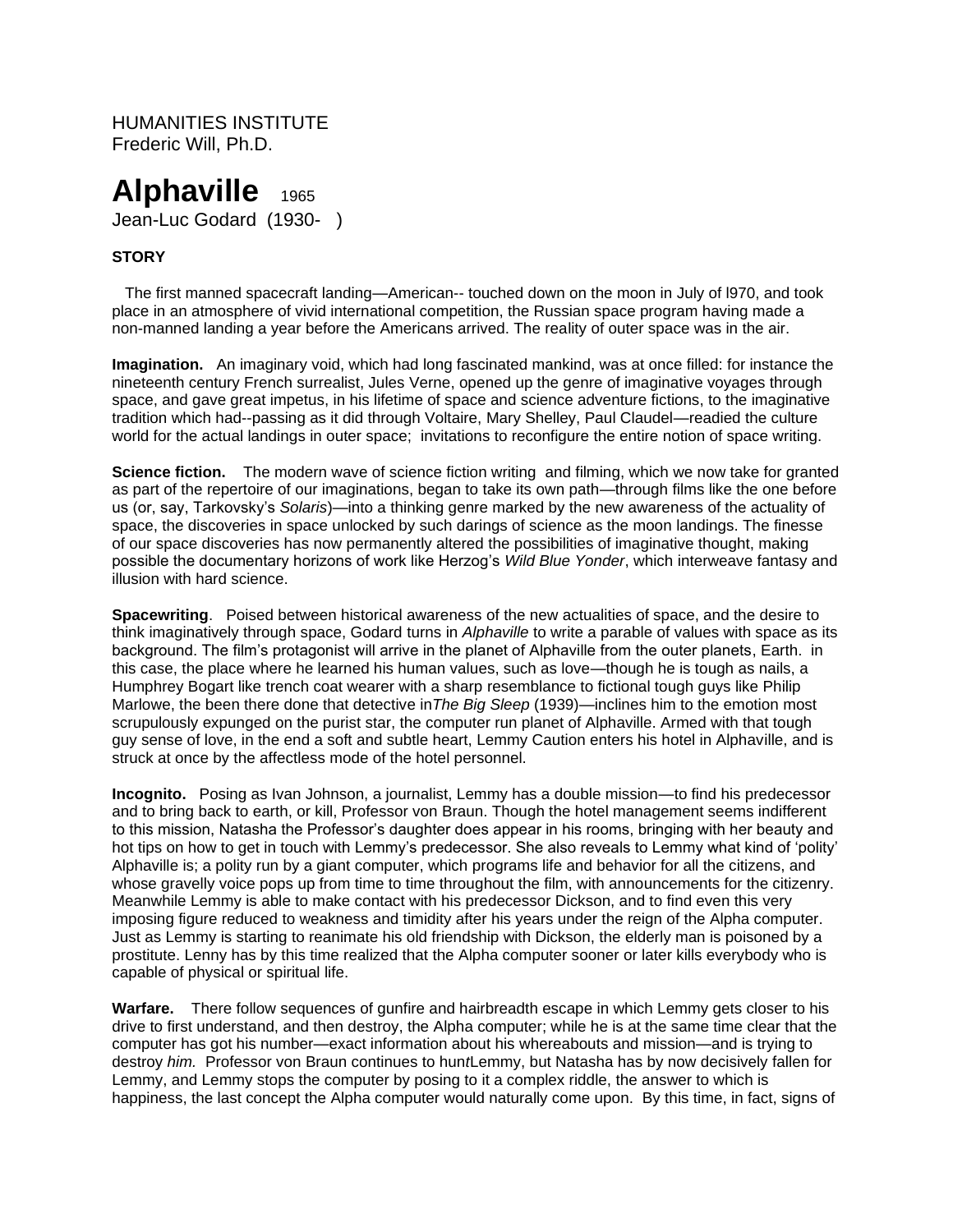computer breakdown occur, human emotions are beginning to assert themselves on Alphaville, Natasha has steered Lemmy to an available spaceship and they are sailing home to Earth. The moral narrative has completed its passage.

### **THEMES**

**Humanism.** Godard is both a daring experimentalist in film, ever taking us on adventures of sight, hearing, formal reconfigurations, which make us self-conscious participants in the film's own make up. At the same time, though, Godard is a rather conservative observer of the new worlds of value and form. In films like *Week-End* or *Good bye to Language*, Godard is visually and structurally daring, but what we find for ideology, inside the formal presentation, is basically a protest against the overcrowding, insipidity, indifference, and scorn for traditional values which (in Godard's opinion) characterize our moment. Lemmy, though tough guy in packaging, is basically on a mission to bring humanism and love to the computer-sterilized planet of Alphaville.

**Romance.** The Romance between Natasha and Lemmy is a definer for the entire film, for it gives a valid point to Lemmy's trip to Alphaville. Natasha is a push over for Lemmy, for In the end she rides the wave of values which is slowly sweeping over Alphaville.

**Lifelessness.** The hostility of Alphaville to Lemmy is rooted in the disturbance he brings, to the status quo existence of this distant planet. While the people Lemmy meets are shadowy and without full emotions they are soon to become actively hostile to him, as it becomes clear how dangerously undermining Lemmy's whole 'humane' program is.

**Technology.** Alphaville is presented as the brainchild of a single vast computer which programs people's lives, telling them what to do and when. The result of this technocratic oppression is deeply depressing, with the result that the people controlled by Alpha have very little consciousness even of being human. It should be noted that the depiction of the effects of Alpha is very simplified—as to the specific nature of the kind of machine in question. We are, for instance, barely aware of the people who service, control, and upgrade the computer at the center of Alphaville culture.

#### **CHARACTERS**

**Lemmy Caution**, working under the pseudonym Ivan Johnson, is the adventurous traveler from Earth to Alphaville. His mission, never blocked out in full detail, is to rescue his predecessor, who has been held on Alphaville, and to capture or kill the vicious Professor von Braun, who has been the mastermind of the culture of Alphaville.

**Natasha von Braun**is the very attractive daughter of Von Braun. She it is who presents herself to the otherwise besieged Lemmy, as he checks into his Alphaville hotel, and she it is who falls in love with Lemmy, as she comes to understand the values he brings with him. Natasha has been born on Earth, so she has a kind of proprietary advantage, when it comes to understanding Lemmy.

**Henri Dickson**is the predecessor of Lemmy, on Alphaville. As a captive of the computer world he has been reduced to a shadow of his former self, and ekes out his living in a seedy hotel.

#### CHARACTER ANALYSIS

#### **LEMMY**

#### **Character**

The main character is Lemmy Dickson, who is carrying out a dangerous mission to the extremely distant planet of Alphaville, where he is expected to degrade the status quo of computer tyranny, which is exercised by the computer Alpha 60. He falls in love with the daughter of the scientist, Professor Von Braun, and eventually returns with her to her own birthplanet Earth. By the time Lemmy has completed